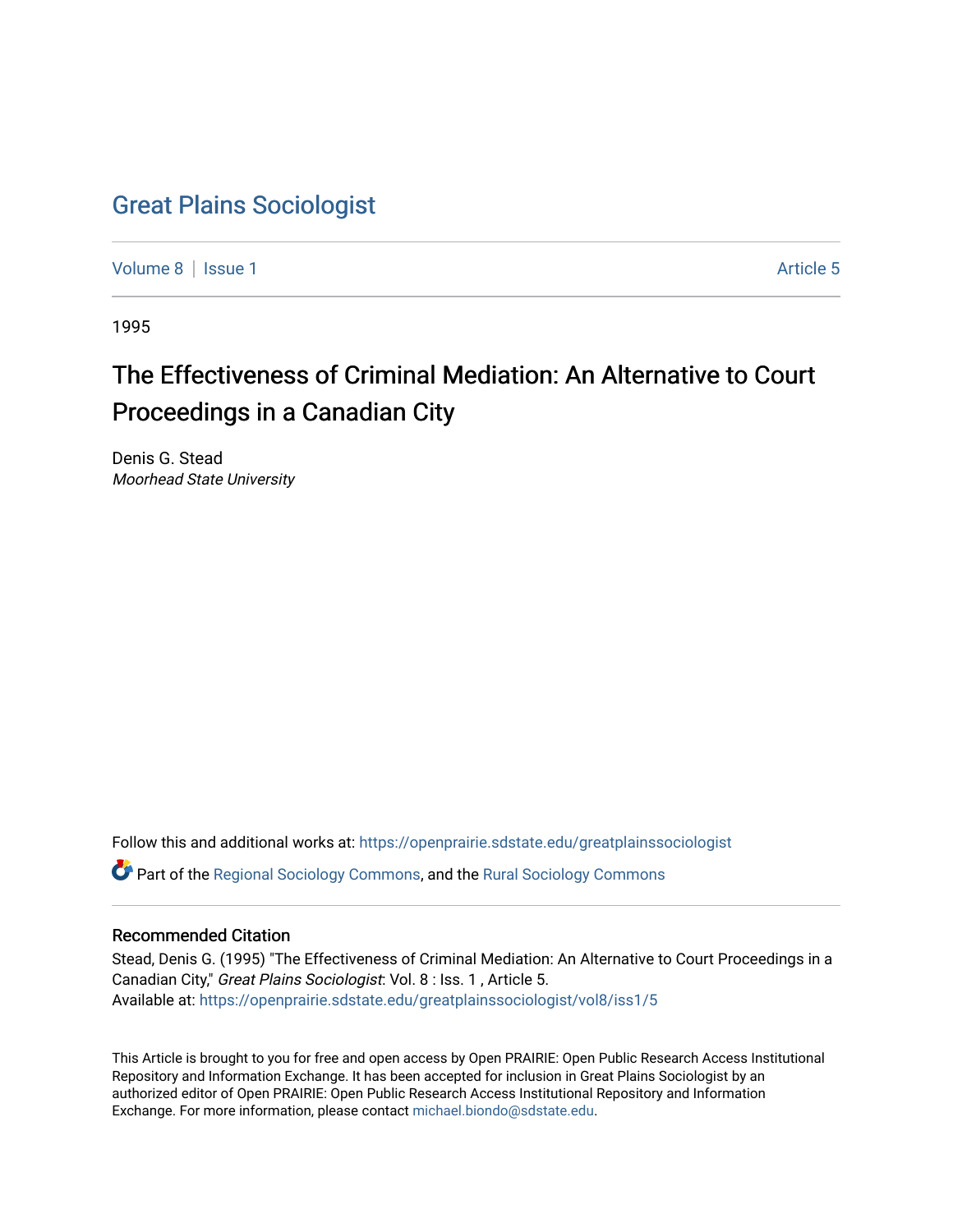Great Plains Sociologist Volume 8 Number 1 1995

#### The Effectiveness of Criminal Mediation: An Alternative to Court Proceedings In a Canadian Citv

#### Denis G. Stead Moorhead State University

#### ABSTRACT

This study examines a criminal diversion program. Of principle interest is the diversion program's effect on specific<br>deterrence. This investigation utilizes a case study design.<br>Individuals were selected from court dockets and mediationdiversion files. The cases were divided into three groups: diverted cases, cases that qualified hut were processed by the court system, and cases handled by the courtsystem. <sup>A</sup> follow-up looking for recidivism was performed. Additionally, personal data were gathered and the effects of age, education, occupation and ethnic group were controlled for in an analysis of covariance.

#### INTRODUCTION

In the current literature on courts, one feature stands out---thcre is a crisis. This crisis lias been described from virtuallv all possible angles: Marcus (1979) writes of "judicial overload: Barton (1975) notes the "legal explosion:" Ehrlich (1976) stresses "legal pollution:" Auerbach (1976) highlights the "plague of lawyers;" and Manning (1977) focuses on "hyperlexis." Numerous other statements (e.g.: Gillespie, 1976; Goldman et al., 1976; Rifkind, 1976; Adams. 1977: Freeman, 1977; and Bell, 1978) all center on the deficiencies of the present court system. One proposed solution to

Published by Open PRAIRIE: Open Public Research Access Institutional Repository and Inform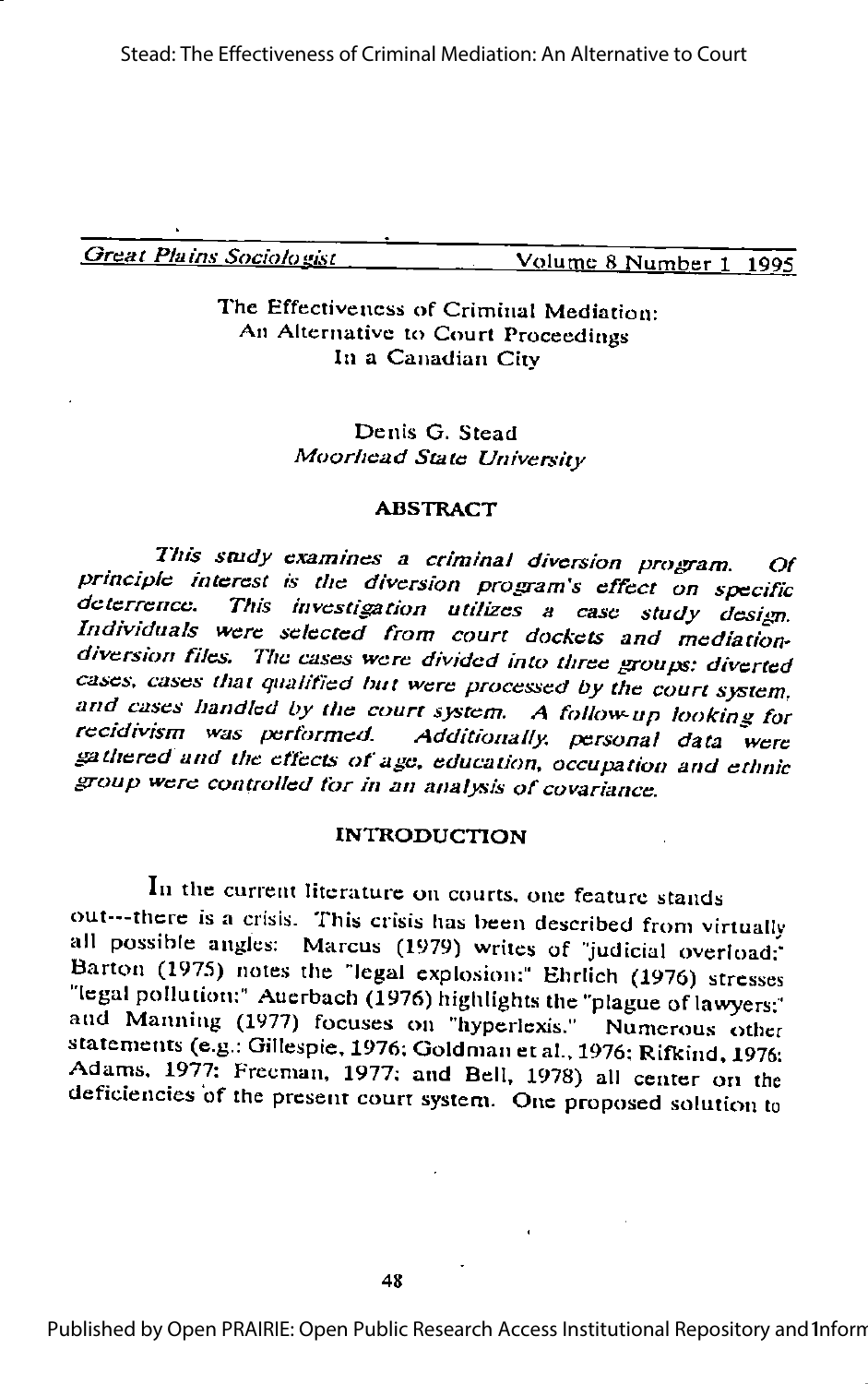ameliorate the crisis is the use of court diversion programs.

Diversion, refers to the "transfer of disputes from regular courts to some alternative forum: an administrative tribunal, an arbitrator a mediation panel. (Johnson, et al., 1977:2). These arbitrator, a mediation panel" (Johnson, et al., 1977:2). alternatives to the justice institutions for dispute processing were used in the United States as early as the 1920's (Danzig, 1973: Fisher, 1975), however, the roots of informal justice can be traced back to as early as the mid-nineteenth century (Doo, 1973).

Diversion programs, it is suggested, have three advantages over the court system: first, tliey avoid delay: second, they reduce the costs involved: and third, they allow for increased expertise to be brought into the process (Johnson, et al., 1977). Others choose to highlight different features of diversion programs. Sander (1976) believes that diversion programs are better able to deal with three of the major drawbacks to tlie adjudicative court system: (1) the third party's coercive power; (2) the 'win or lose' nature of the decision: and (3) "the tendency of the decision to focus narrowly on the immediate matter in issue as distinguished from a concern with the underlying relationship between the parties" (P. 115). Although diversion programs can take different forms the underlying concern addressed is increased access to justice (Cappelletti, 1978-79).

As an alternative to the adjudicative system, Danzig (1973) and Danzig and Lowy (1975) propose the creation of community "moots" (Gibbs, 1963) for the processing of disputes. Gibbs' (1963) discussion of the Kpelle people of Liberia highlights the informal quasi-legal dispute-processing procedures of the moot. The Kpelle moot is an "informal airijig of a dispute which takes place before an assembled group which includes kinsmen of the litigants and neighbors from the quarter where the case is being heard. It is a completely ad hoc group, varying greatly in composition from case to case" (Gibbs,  $1963:3$ ).

Gibbs outlines what he feels are some of the advantages of the moot proceedings over that of the Kpelle courtroom hearings which he describes as "coercive and arbitrary in tone" (P. 2). First, he acknowledges that the moot hearing allows for a more complete airing of the grievances than does a courtroom proceeding: thus a more appropriate settlement to the dispute may be attained. There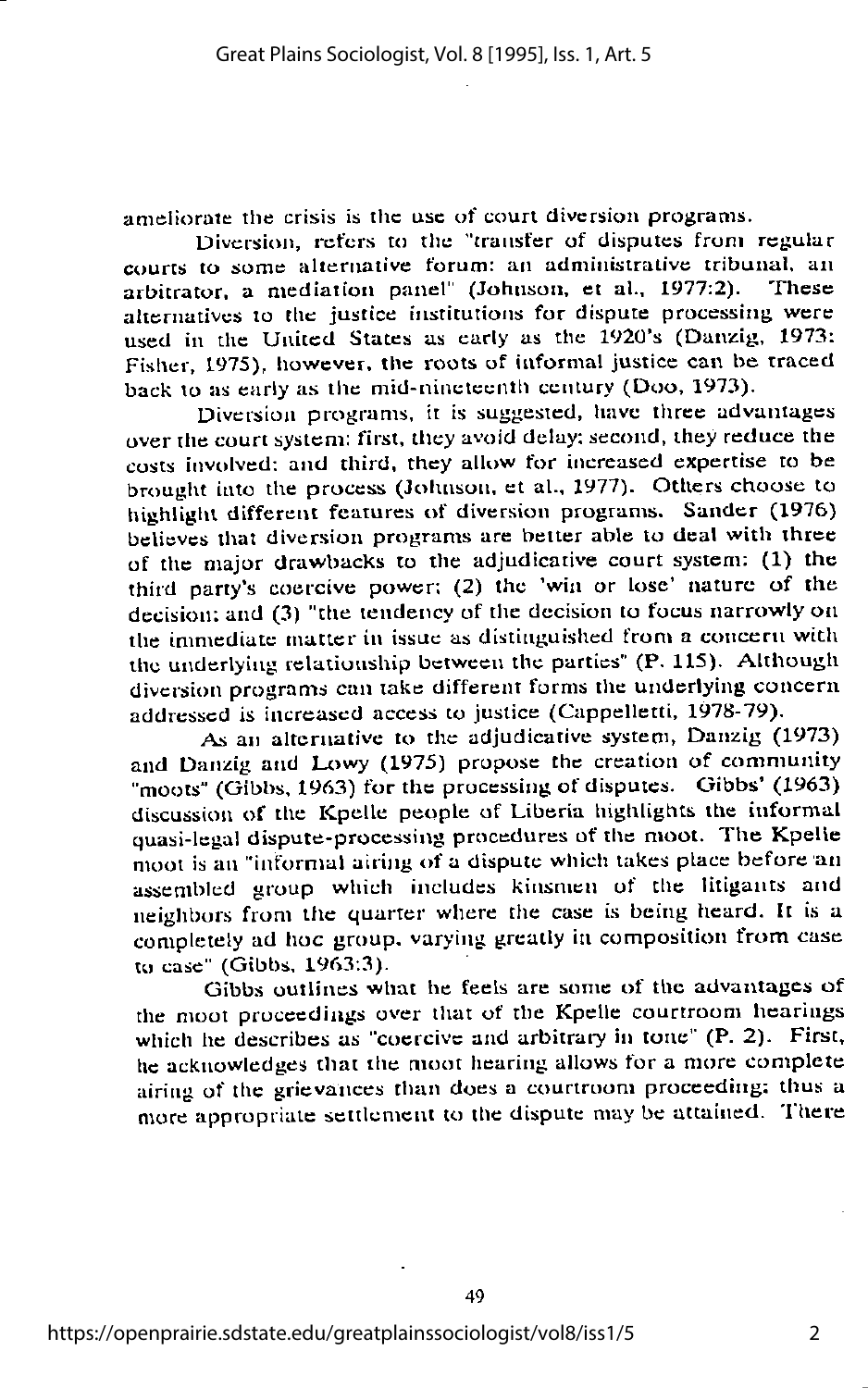arc several feaiures of moot hearings thai facilitate this: moot hearings take place shortly after the dispute arises; the moot convenes in familiar surroundings without the symbols of power that characterize courtroom proceedings: disputants rather than ajudge control the proceedings in the moot: and everything said in the moot is deemed relevant to the dispute.

Asecond major advantage Gibbs attributed to moot hearings is that solutions in the moot are often consensual as opposed to the courtroom where decisions are often imposed on parties.<br>Ihese authors, along with most current literature, favor

mediation as the most desirable alternative to the adjudicative system for civil law cases.

But mediation has also been applied to criminal cases. In criminal cases, the mediation process is a method of resolving a criminal charge by having the defendant and the victim negotiate together with the assistance of an impartial third party (the mcdraior). The disputants are not forced, but are requested to participate in the mediation session, with the understanding that if an agreement cannot be reached or, the agreement is later defaulted upon, the case will be returned to the courts. In this process the focus is on the disputants resolving the problem themselves, and the role of the mediator is to promote agreement rather than to provide a solution or to impose a settlement.

Critics of mediation-diversion schemes raise several concerns. First, they suggest that these efforts increase the level of social control (see: Abel. 1982; Hofrichter 1982a, 1982b; Lazerson, 1982: Reifner. 1982: Santos, 1982; Tomasic, 1982). This charge may be true for civil cases as it appears that more individuals are willing to take their disputes to mediation than are willing to press for a resolve in the court system. But it becomes virtually impossible to verify this for criminal cases, and may be unwarranted, since defendants will be processed regardless. If tlie mediation process is separate from the courts then true social control is likely to decrease, <sup>111</sup> that an agreement made between individuals represents less social' control titan traditional repressive penalties. However, even if we grant the critics their position that social control is greater under mediation, there may still be benefits for the violator. A violator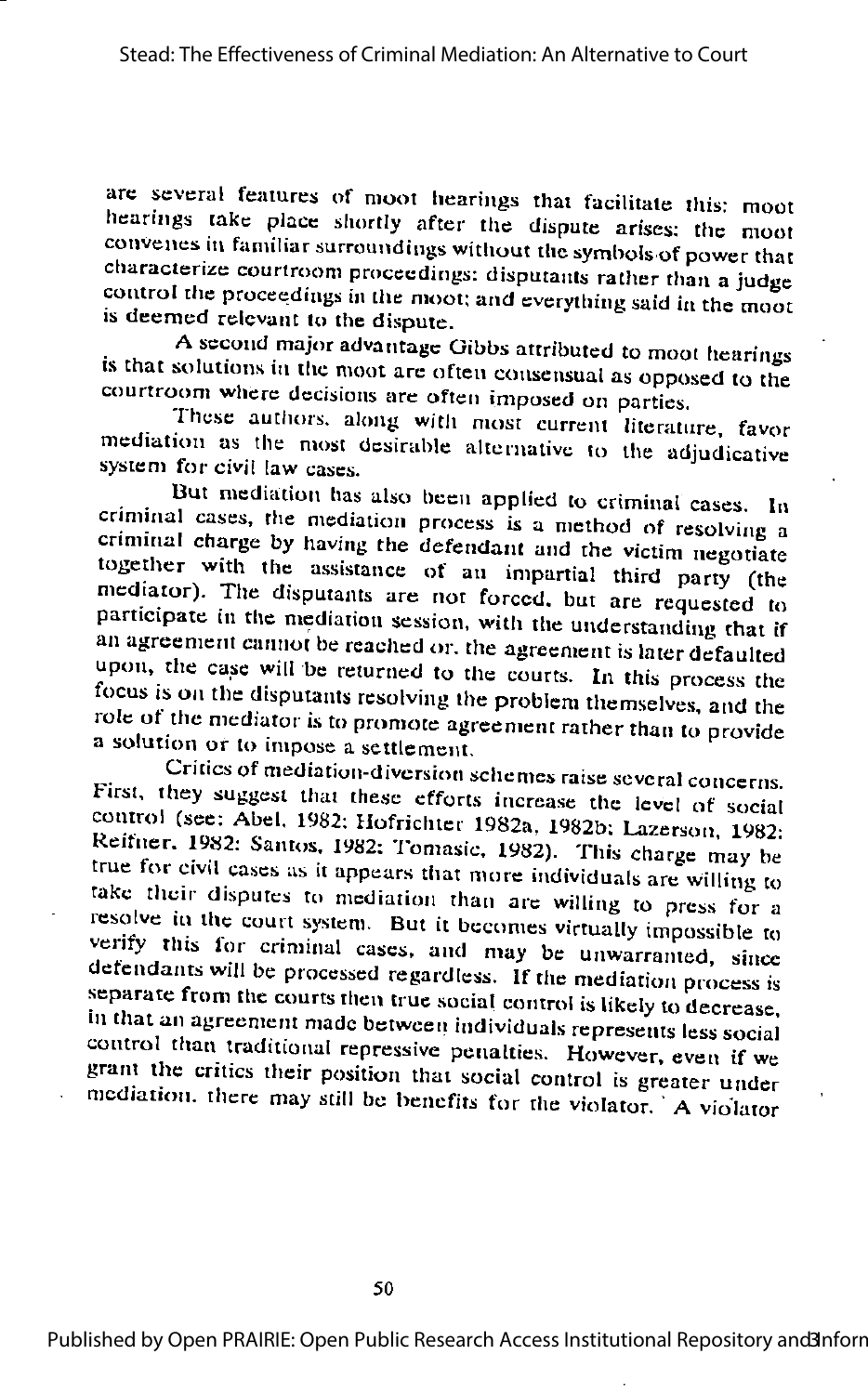who wishes to avoid the stigma of a criminal record---which often amounts to a form of social ostracism—may be willing to accept the sliort-run consequences of increased social control. Alternatively, the claim of coercion in criminal mediation sessions cannot be downplayed. Obviously there is a coercive element in the mediation session when one party is responding to a criminal charge.

Second, some critics suggest that mediation and other diversion schemes encourage offenders to continue their criminal activities, or to embark on  $\overline{a}$  "life of crime," by removing the fear of court prosecution and traditional repressive penalties (e.g. prison sentence).

Additionally, there also exists some concern over the loss of due process rights for offenders. However, in virtually all of these cases there is no doubt as to the defendant's guilt and therefore the loss of due process rights presents little concern for offenders. Also remember that it is their choice whether or not to participate in the mediation process and that either party, victim or offender, may withdraw their participation at any time.

These concerns over mediation programs pose the sociologically significant question of whether diversion programs reinforce societal norms for both the victim and the offender. Obviously, the cessation of the offender's involvement in deviant activities would be evidence of his/her at minimal tolerance for, hopefully acceptance of, and at best reintegration with society's cherished norms.

The reinforcement of societal norms for the victim, however, is a more difficult assessment to make. First, one must determine who the victim is. To some, the victim is the individual(s) against whom an offense is committed. In this case the victim's active participation in the negotiation of the penally will lead to satisfaction with that outcome and hence, reinforcement of society's norms through the attainment of a just outcome. To others, however, the victim may be seen as the society, since the laws that bind the society together have been violated. From this point of view, it is less obvious that mediation leads to the reinforcement of societal norms. Supporters of this persuasion believe that the best method of reconciling the wrongdoing against society, and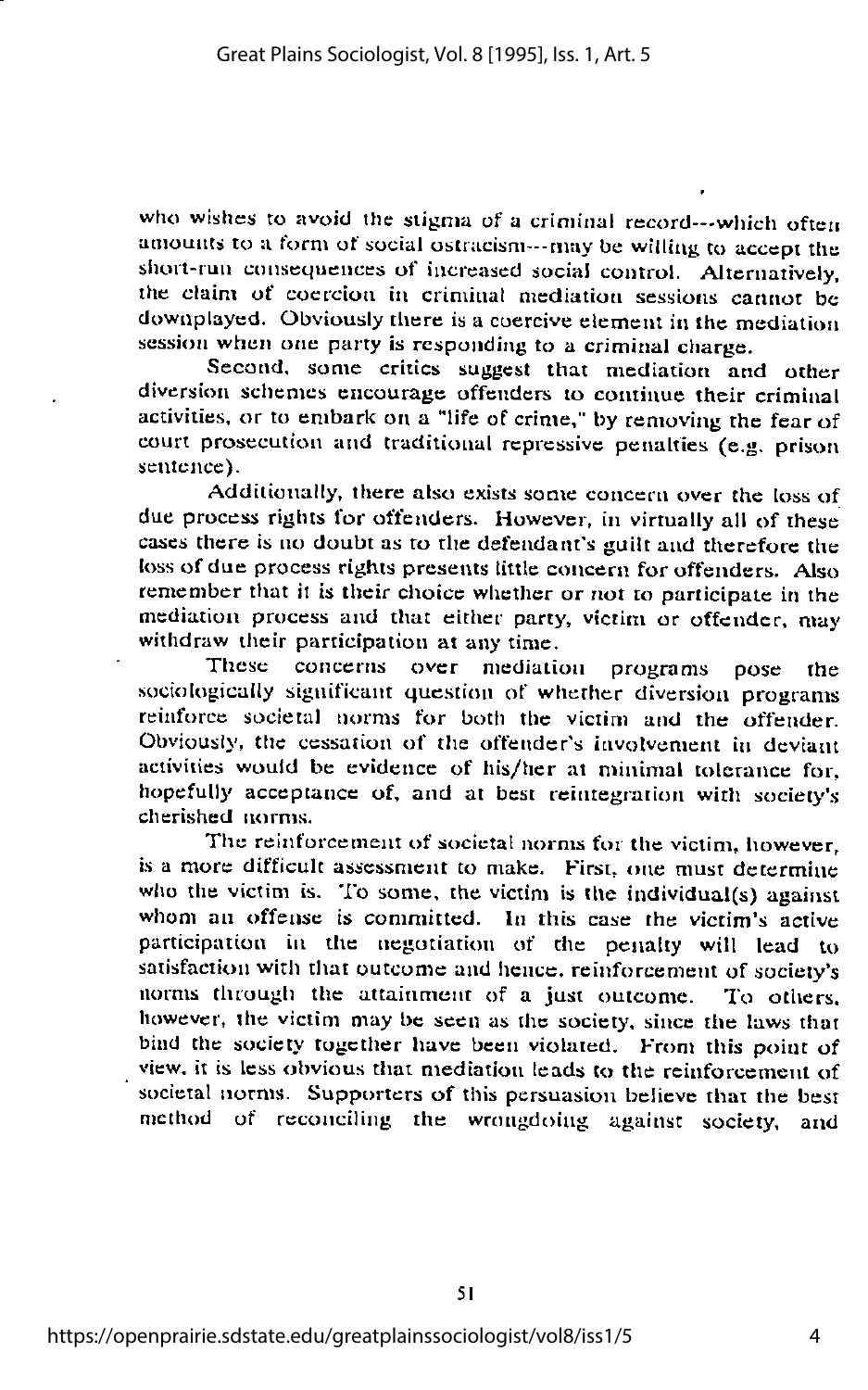impressing the importance of society's norms on its members, is formal legal vengeance against the offender. This formal process allows all to witness the consequences of violating one of society's doctrines (see: Wilson and Herrnstein, 1985).

It might be argued that these concerns with the effectiveness of mediation programs have not been satisfactorily investigated. Hopefully, research such as this will assist in the assessment as to whether mediation acts to instill and enforce societal norms on deviant populations. The implicit belief surrounding the creation of a diversion program is that it will provide effective specific deterrence of criminal behavior. As such, the hypothesis that mediation-diversion programs are more effective in reducing recidivism than the traditional court system is, presents itself as an important area for investigation.

#### **METHODS**

#### Background

In April 1977 the John Howard Society, a nonprofit organization devoted to prison reform and to the prevention and control of crime and delinquency, began a criminal mediationdiversion program in Regina, Saskatchewan, Canada. Referrals to this mediation-diversion program were made by the Prosecutor's office in hopes that a mediated settlement could be reached by the parties involved. Selected offenses against the Criminal Code of Canada were targeted for inclusion into the program: causing a disturbance (CC 171): common assault, restricted to assaults that occur in a continuing relationship (CC 245): theft under \$200 (CC 294B): taking a vehicle without owner's consent, i.e., joyriding (CC 295): possession of stolen property under \$200 (CC 312B). fraudulently obtaining food and lodging (CC 320); false pretenses (CC 322): mischief (CC 387): and wilful damage (CC 388).

The criteria for exclusion from the mediation-diversion program, as established by the John Howard Society with the Attorney General's Department and the city of Regina's Chief Prosecutor were: (a) The incident leading to the charge involved the use of or threatened use of firearms or other restricted weapons; (b) The incident occasioned the infliction of serious physical harm:  $(c)$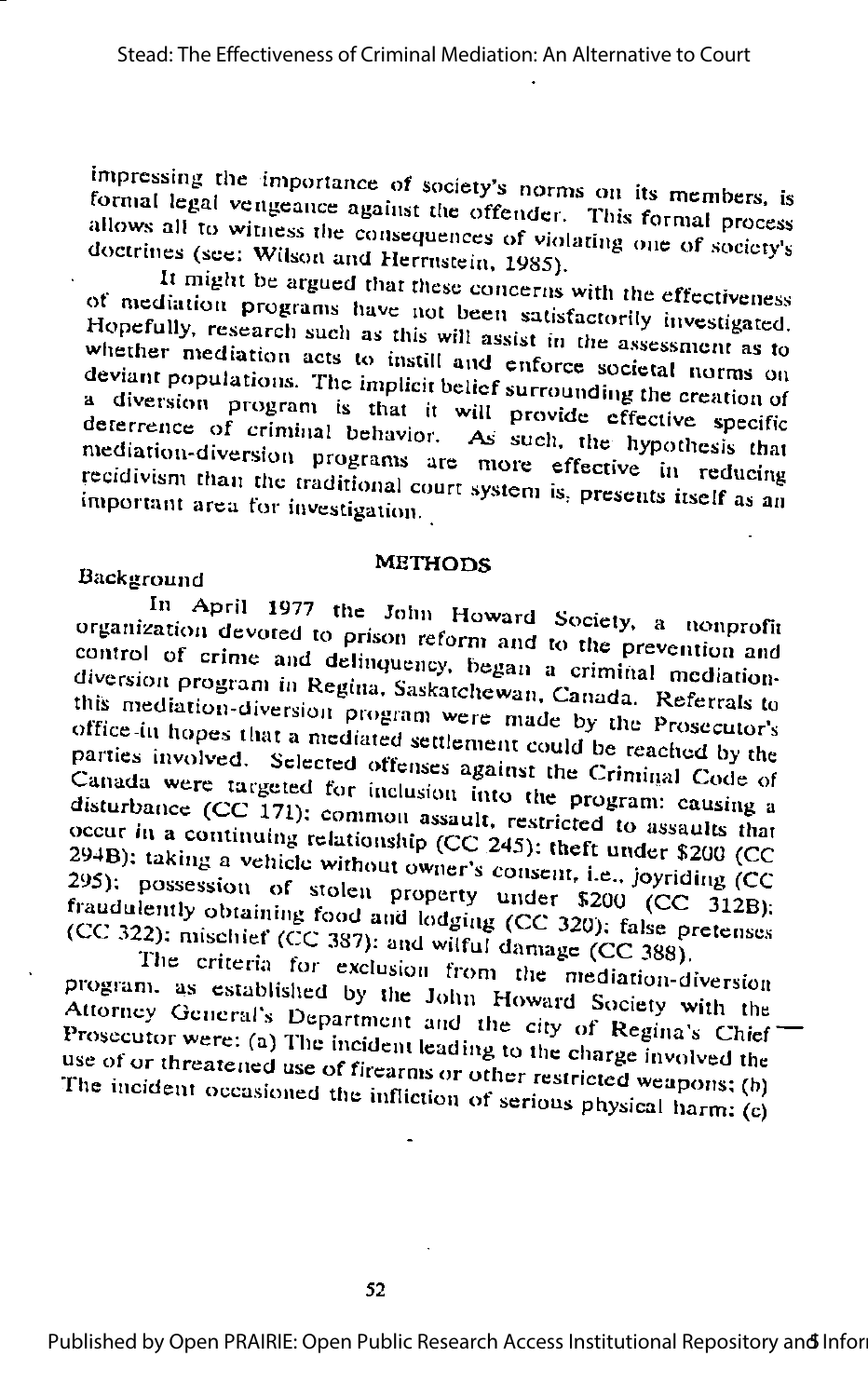The respondent or complainant is not normally a resident of the area in which the incident occurred; (d) The incident is identified as part of the respondent's pattern of present and persistent criminal behavior. Existence of one of the four criteria automatically excluded the individual from participating in the mediation-diversion program.

After the referral of a case, the John Howard Society contacts the complainant (the person who filed the complaint) and inquires into his/her willingness to participate in a mediation session to resolve his/her dispute with the respondent (the person the complaint is against), rather than having a decision rendered by the formal court process. If mediation is agreeable to both complainant and respondent, a convenient time for both parties to meet is scheduled.

At the mediation session the parties are introduced to a mediator. The mediator is a "neutral" third person whose task it is to see that everyone gets a fair hearing and not to act as judge assigning guilt or innocence. On occasion the mediator may suggest some possible alternatives if an agreement cannot be reached by both parties. In a mediation session the complainant<sup>1</sup> speaks first and describes the incident and any problems that may have resulted from the respondent's action(s). The respondent is then asked to recount his/her version of the incident along with any information which may have a bearing on the case. Then the complainant is asked what he/she perceives as a suitable resolution to the incident and an agreement between the parties is negotiated. There are three stipulations regarding the nature of the agreement. First. agreements must be positive in nature precluding any promise to cease engaging in certain behavior. This stipulation, it is hoped, will require the parties to seek reparative solutions rather than ones tha simply avoid future problems. Second, the agreement must be measurable. This requirement maintains the agreed-upon focus or

<sup>&</sup>lt;sup>1</sup>Often, especially in cases of theft under \$200 (e.g., shoplifting), the complainar is a business or organization. In these cases a representative of the organization suc as a member of the store's security personnel, a department head or a store manage will appear as the complainant.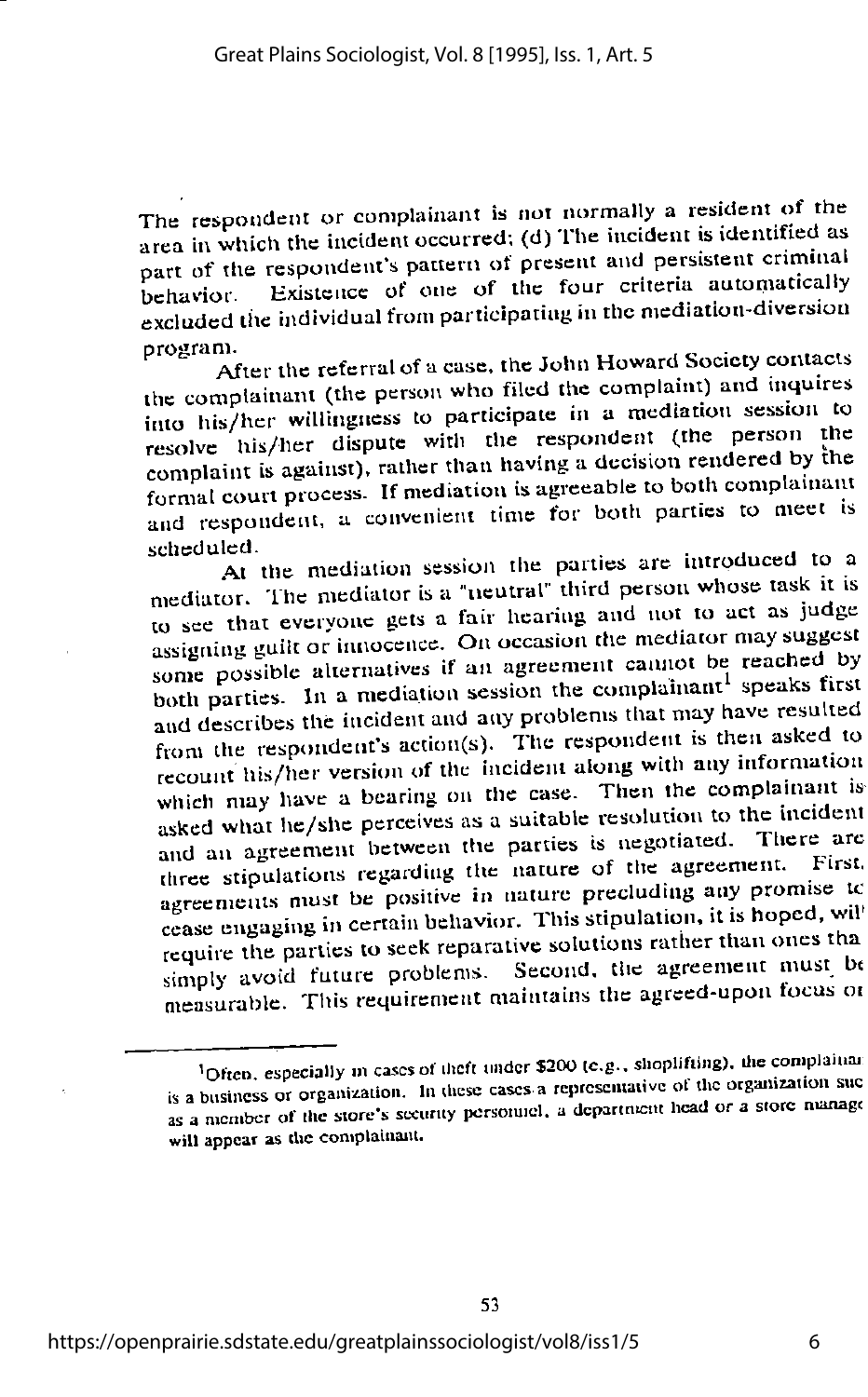"behavior" rather than on attitudes or feelings. Finally, the John Howard Society imposes a three month time period for completion of the agreement.

At the mediation session lawyers may be present, but their presence is that of a "friend" and not as counsel; they are not permitted to speak on anyone's behalf. Similarly, witnesses and interpreters (e.g. for those who may be deaf or if a language barrier exists) are allowed to attend the mediation proceedings; however, witnesses are restricted to speaking only about the facts of the incident and may not be involved in the negotiation of the settlement.

If an agreement is reached, an agreement form is completed and signed by the parties. If a settlement cannot be found, or is later defaulted upon by either party, the case is referred back to the Prosecutor's office. There is no cost or fee to the participants nor is there any stipend for participating in the mediation program. It is therefore hoped that through this voluntary participation the complainant and respondent will be more satisfied with the dispensing of justice: the complainant, not only because he/she is made aware of the outcome, but also because of his/her participation in the creation of that outcome, and the respondent, because the case has proceeded quickly, because a criminal record has been avoided, and because it has forced him/her to accept responsibility for his/her action.

The data for the present study were collected by the John Howard Society. This paper represents a secondary analysis of these

## Research Design

To test the program's specific deterrence impact, offenders ideally would have been randomly assigned to either diversion or the traditional court system. Then, a simple comparison of recidivism rates would have been sufficient to determine the program's specific deterrence effect. Unfortunately, the ideal situation was not attained owing to the strict guidelines regarding admittance into the diversion program. However, data were obtained that provided not

two groups but three: (1) a diverted group, which met all the

Published by Open PRAIRIE: Open Public Research Access Institutional Repository and Anforr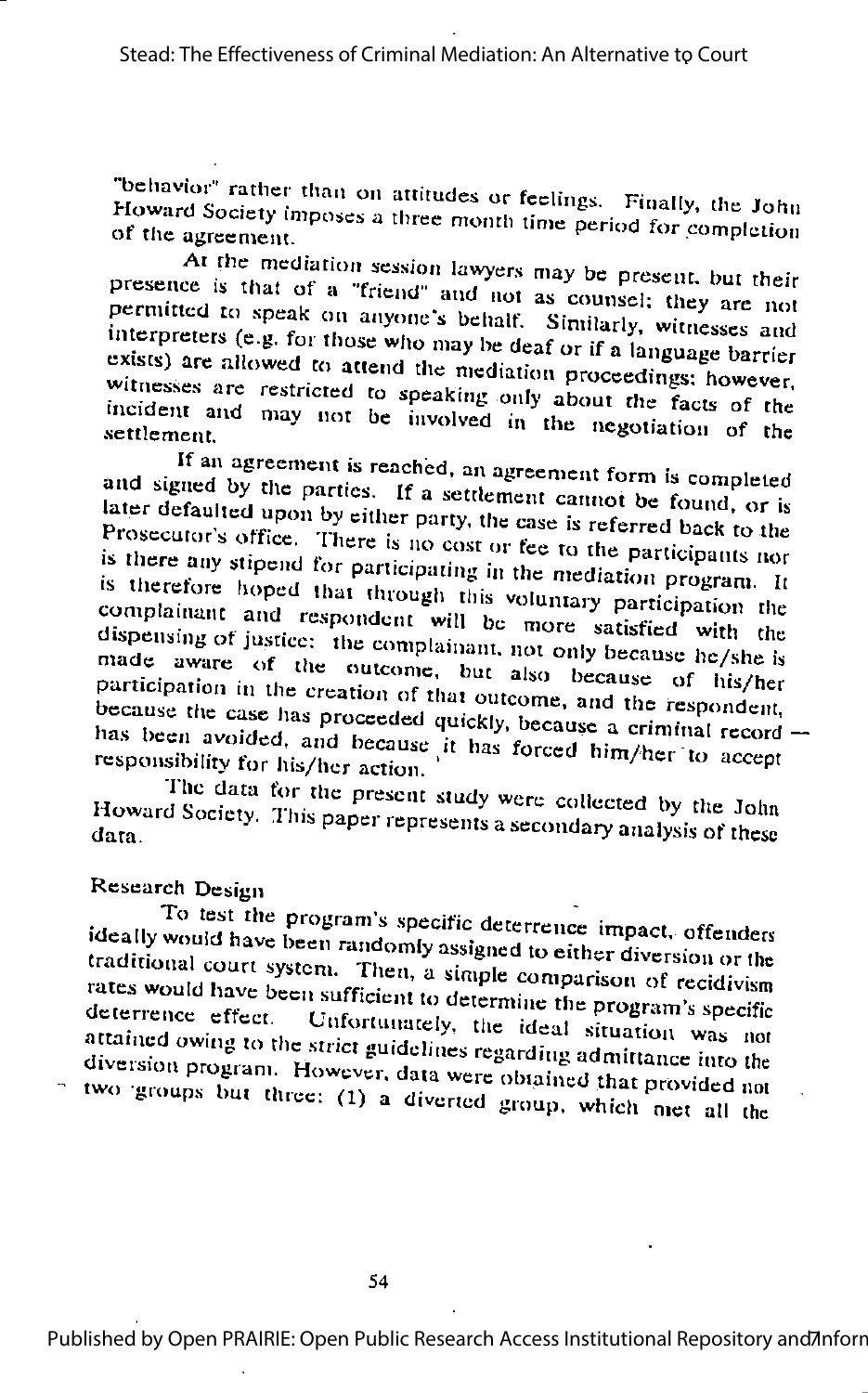guidelines of the mediation- diversion program and were therefore diverted into tlie program: (2) a not-referred groupwlio also met all the guidelines of the mediation-diversion program but for various reasons (e.g.. the refusal of one of the parties to participate in mediation, the inability to contact the victim, or simply non-referral by the prosecutor), were not diverted into the program but were<br>processed by the traditional court system: and (3) a traditionally processed group that did not meet the guidelines for diversion and thus were also processed by the traditional court system.

Although this aspect of the research lacks the precision of randomness, demographic data were collected on individuals in these three groups. These variables (age. occupation, education, and ethnic group), were introduced as covariates. This provided for greater precision in isolating the specific deterrence impact of the diversion program. To test for this, a one-way analysis of covariance (ANCOVA) was performed on the three groups. The ANCOVA allows for the examination of an individual's score, (here the number of times an individual recidivates after the treatment)<sup>2</sup> while controlling for the effects of certain specified variables (age, occupation. education, and ethnic group). The individual's

<sup>&</sup>lt;sup>2</sup>Under Canadian law only one charge per criminal incident may be brought<br>defendant. The American practice The American practice of filing defendant. The multiple charges is viewed as<br>several counts or multiple charges is viewed as placing the defendant in double jeopardy. As Laskin, J., stated for the majority in KIENAPPLE V. THE QUEEN:

<sup>...</sup> the term res judicata best expresses the theory<br>of precluding multiple convictions for the same delict, although the matter is the basis of two separate offenses... Where there has been a previous conviction of an accused, whether in a former trial or on one count of a multicount<br>indictment issue estoppel is obviously an rormer trial of on one count<br>indictment, issue estoppel is obviously an inappropriate term to urge against a further conviction of another offense. So, too, would be autrefois convict in its strict connotation; hence the utility of res judicata.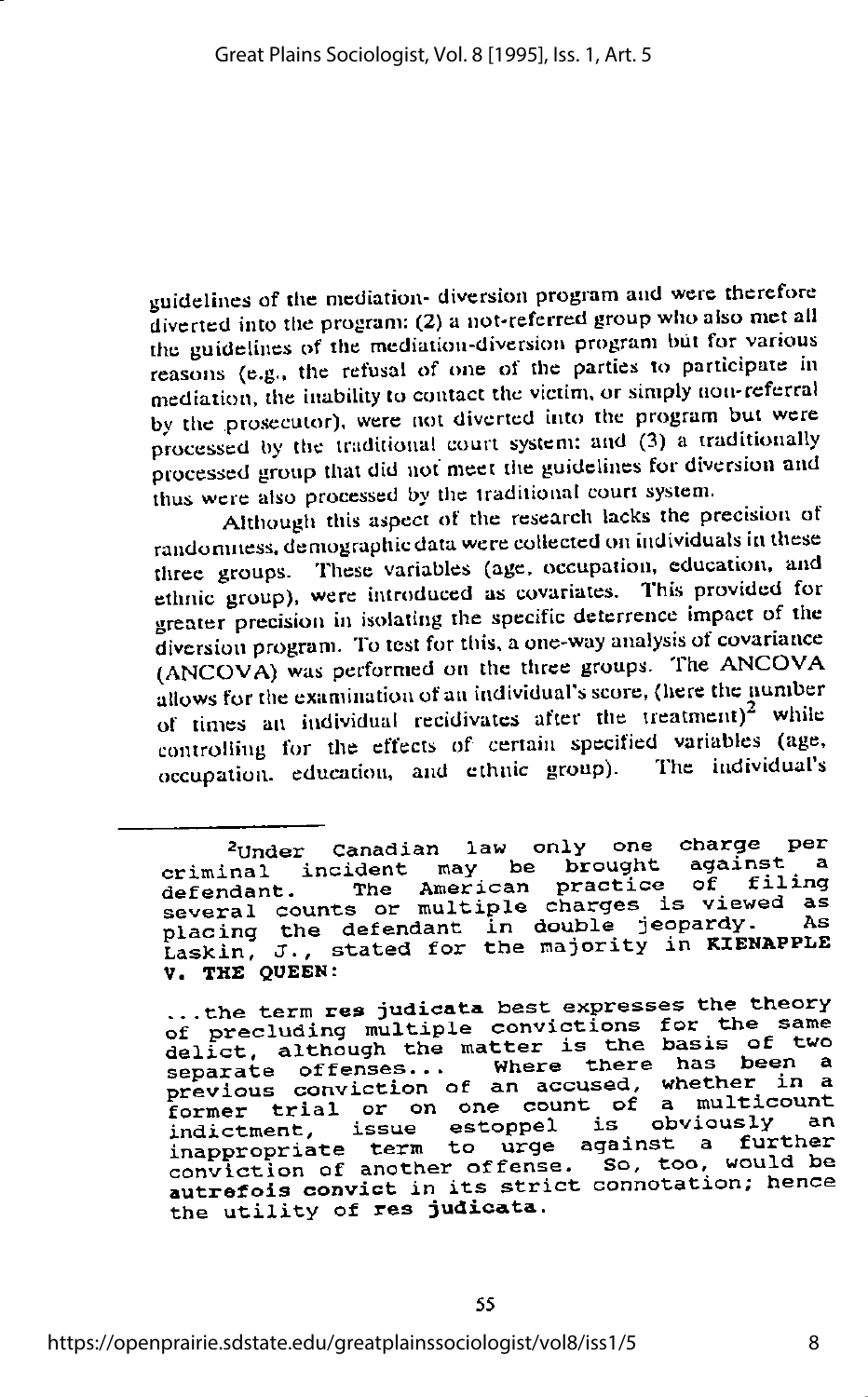$\ddot{\phantom{0}}$ 

۸

recidivism was measured as the number of criminal charges brought against the individual after receiving either court or mediation processing.

To further probe the results of the ANCOVA, a modification of Tukey's Honest Significant Difference Test, the Tukey-Kramer procedure (Kirk. 1982:119-120) was utilized.

This analysis represents a secondary analysis of data obtained by the John Howard Society in Regina, Saskatchewan, Canada, covering the period from June 1, 1976 to May 31, 1979. The sample groups were generated by selecting the names of all persons charged with divertible offenses on every sixth working day, as appearing on the Regina City court dockets. These names were then divided into three categories: diverted cases, not referred cases, and traditionally processed cases. Questionnaires were distributed to the individuals in all three groups to obtain personal and demographic data. The accuracy of these data was improved and supplemented by the Royal Canadian Mounted Police FPS computer records for about one-fifth of the sample. This procedure generated the following sample groups: Diverted (N = 127): Not Referred (N = 229): and, Traditionally Processed ( $N = 371$ ). The results are presented in Tables 1 and 2.

#### **RESULTS**

| Source of Variation<br>Model<br>Error<br>Corrected Total<br>$\frac{\text{*}}{\text{} \cdot \text{0}}$ .0001 | 724<br>726 | $DF$ Sum of Sq.<br>$78 - 17$<br>6226.61<br>7011.09 | Mean Sq. F Value<br>392.23<br>8.60 | $45.61 -$ |
|-------------------------------------------------------------------------------------------------------------|------------|----------------------------------------------------|------------------------------------|-----------|
|-------------------------------------------------------------------------------------------------------------|------------|----------------------------------------------------|------------------------------------|-----------|

Table 1: Results of Analysis of Variance

Table 1 shows the results of a single ANOVA, testing the program's overall effectiveness in reducing recidivism. Table 2 gives an ANCOVA controlling for the possible confounding effects of age, occupation, education, and ethnicity. These tests were designed to measure effect of mediation-diversion program on those who were allowed to participate in it as compared with those who were not.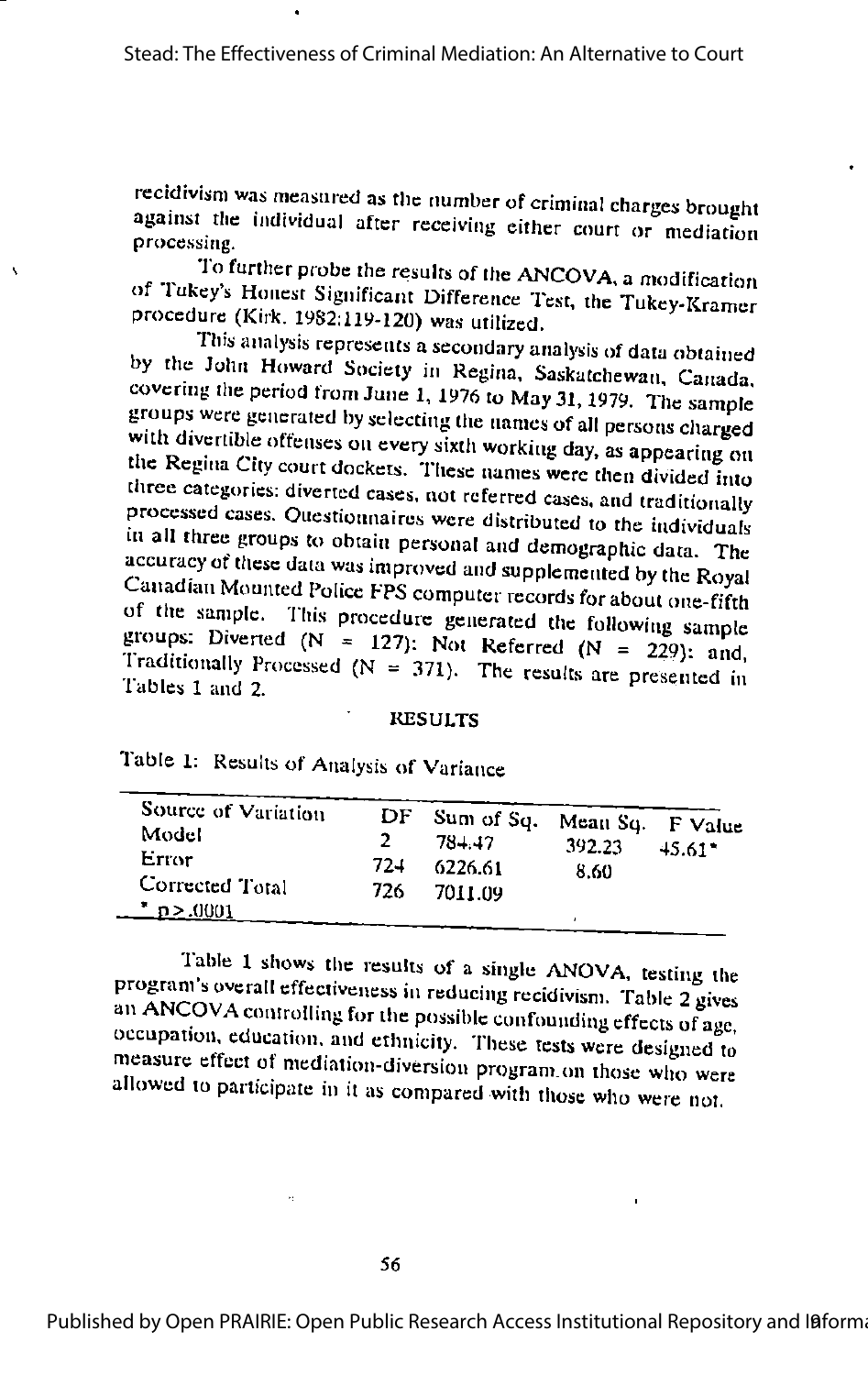The Tukey-Kramer procedure was then performed to compare the different groups to each other. The results of the Tukey-Kranier procedure clearly show that a statistically significant difference exists. The results of these pairwise comparisons are presented in Table 3.

Table 2: Results of Analysis of Covariance With Age, Education, Occupation and Ethnicity as Covariatcs

| Source of Variation DF Sum of Sq. Mean Sq. F Value<br>Model |     | 1226.76     | 136.30 | $16.90*$ |
|-------------------------------------------------------------|-----|-------------|--------|----------|
| Error                                                       |     | 717 5784.32 | -8.06  |          |
| Corrected Total                                             | 726 | -- 7011.09  |        |          |
| $\frac{*}{2}$ p > .0001                                     |     |             |        |          |

Table 3: Results of Pairwise Comparisons Using Tukey-Kramer Procedure

| Group                         | N   | Group Mean               |      | Standard Error |
|-------------------------------|-----|--------------------------|------|----------------|
| Diverted (A)                  | 127 | 0.55                     | .30  |                |
| Not Referred (B)              | 229 | 1.58                     | .24  |                |
| Traditionally Processed $(C)$ | 371 | 3.17                     | .20  |                |
| <b>Comparison Groups</b>      |     | Difference Between Means |      | Alpha          |
| Group A - Group B             |     | 1.03                     | .005 |                |
| Group B - Group C             |     | 1.59                     | .001 |                |
| Group A - Group C             |     | 2.62                     | .001 |                |

Examination of the differences between groups revealed that individuals referred for mediation-diversion committed significantly fewer criminal violations than those who did not qualify for the program. More imporiaiuly. individuals who completed mediationdiversion committed significantly fewer criminal violations than those who qualified for mediation- diversion but were not referred. Individuals who completed the mediation-diversion program committed .55 criminal violations while those who were eligible but

 $\ddot{\phantom{a}}$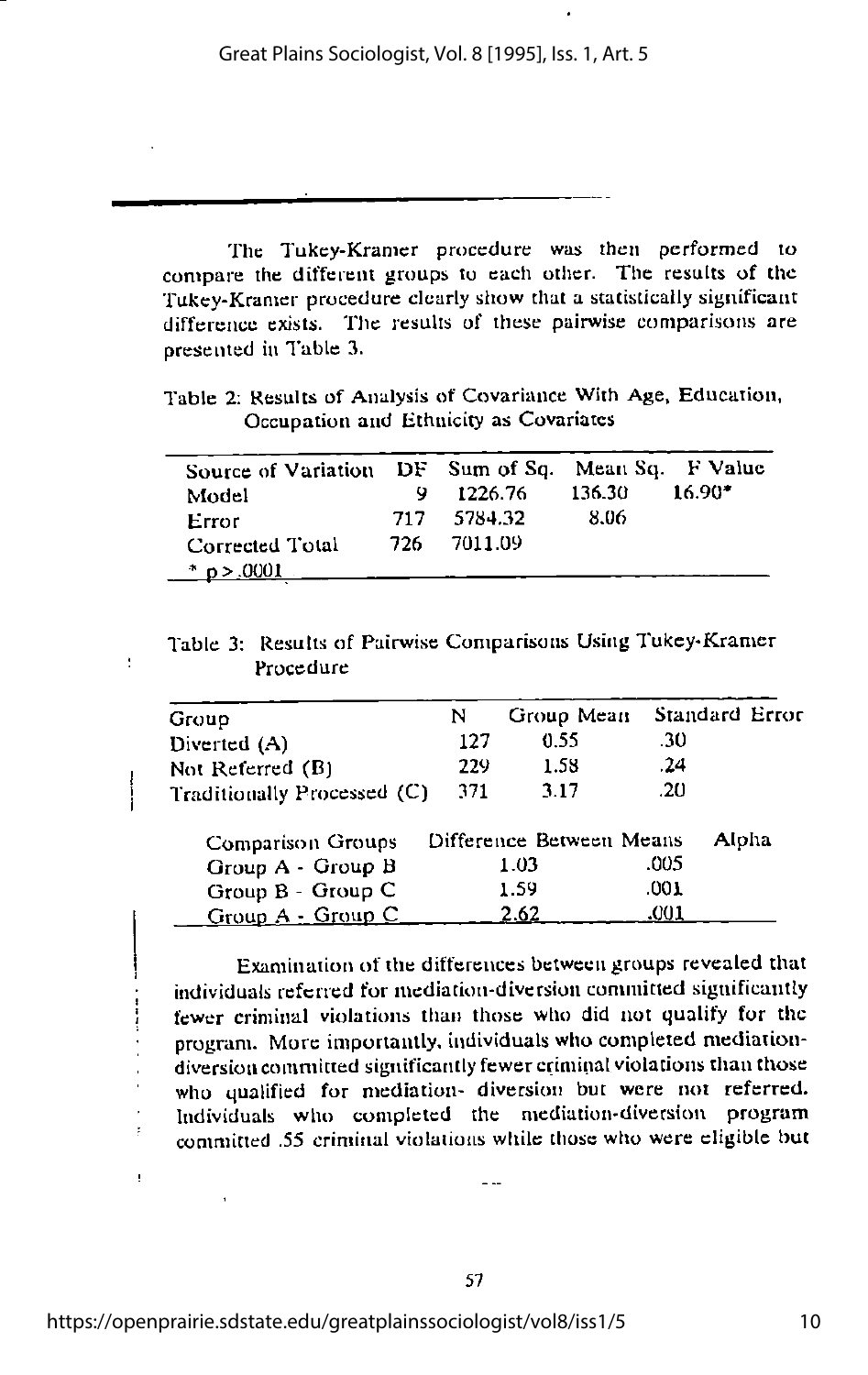not referred committed 1.58 violations. While those who qualify for mediation-diversion have different characteristics from those whodo not quality, the single difference between the diverted group and the not referred group is the form of legal processing they received, and this appears to be a significant variable.

The effect that this mediation-diversion program has on the individual warrants consideration by the criminal justice system. That mediation-diversion is more effective in reducing recidivism than the traditional court system for those who qualified for the program is shown by the data, but the effect that mediationdiversion has on repeal offenders is unknown due to their exclusion from the program. For those, however, who qualified for mediationdiversion and went through the program as opposed to those who qualified but went through the traditional court system, significantly fewer acts of recidivism occurred.

#### **DISCUSSION**

The focus of this study has been on the specific deterrent effect of a mediation-diversion program. Unlike many evaluations of diversion programs which arc simply efficiency reports adopting standards borrowed from cost accounting: or studies which define 'success' as little more than measurements of time per case, cost per case, and inquiries into complainant/ respondent satisfaction. This study endeavors to gain some insight into the social impact of such programs.

Mediation-diversion programs appear to be an effective form of specific deterrence. Those individuals who went through the mediation-diversion program rccidivatcd less. Future information is needed on the impact of such programs on the habitual offender, who in most programs does not qualify for inclusion. The individuals who presently qualify for most mediation-diversion programs pose less of a risk of becoming repeat offenders than those who go through the court process. Research is needed to discover how those offenders who currently do not qualify for this or similar programs would respond.

One major problem facing most research of this type is that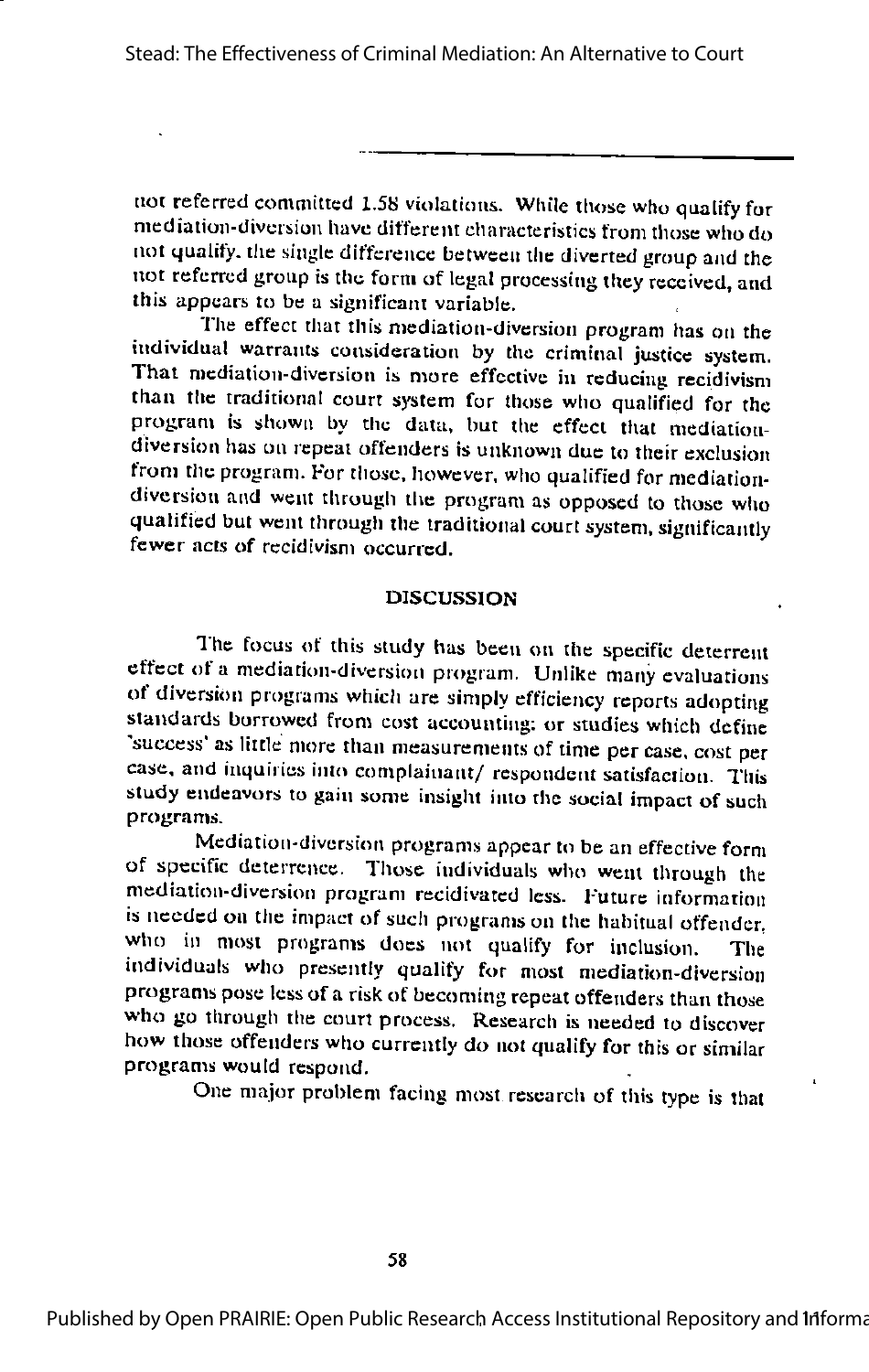the random assignment of individuals is virtually never attempted.<br>In this particular study, random assignment would have provided greatly needed information on the effects that mediation-diversion might have for those who did not qualify for the program. Under a random assignment system, a criminal would not know beforehand<br>which form of legal processing would be assigned after apprehension. The individual thus might be deterred from engaging in criminal activity to the degree that one form of legal processing, either traditional court processing or mediation-diversion, is feared more than the other.

Another area for future investigation involves the attempt to determine those crimes best suited to a mediation-diversion program as well as identifying those offenses where applicability may be limited. Finally, there exists a need to examine how these programs should be implemented in relation to the traditional courts. Here there are an indefinite number of possible combinations, but we should seek to discover what combinations produce the most favorable results.

#### References

- Abel, Richard L. 1982. "The Contradictions of Informal Justice. In Richard L. Abel (ed.) The Politics of Informal Justice. (Volume 1: The American Experience.) New York: Academic Press 267-320.
- Adams, William H. 1977. "Would We Rather Fight Than Settle? The Litigation Explosion: Two Fundamental Causes." Florida Bar Journal 51: 496-499.

Auerbach, Jerold S. 1976. "Plague of Lawyers." Harpers 253: 31-44 Barton. John H. 1975. "Behind the Legal Explosion." Stanford Law Review 21: 567-584.

Bell, Griffin B. 1978. "Crisis in the Courts; Proposals for Change." Vanderbilt Law Review 31: 3-15.

Cappclleiti. M. (ed.) 1978-79. Access-to-Justice. (Four Volumes) Millan: Guiffre and Alphen aaa den Rljn: Sijthoff and Noord hoff.

Danzig, Richard 1973. "Toward the Creation of a Complementary Decentralized System of justice." Stanford Law Review 26: 1-54.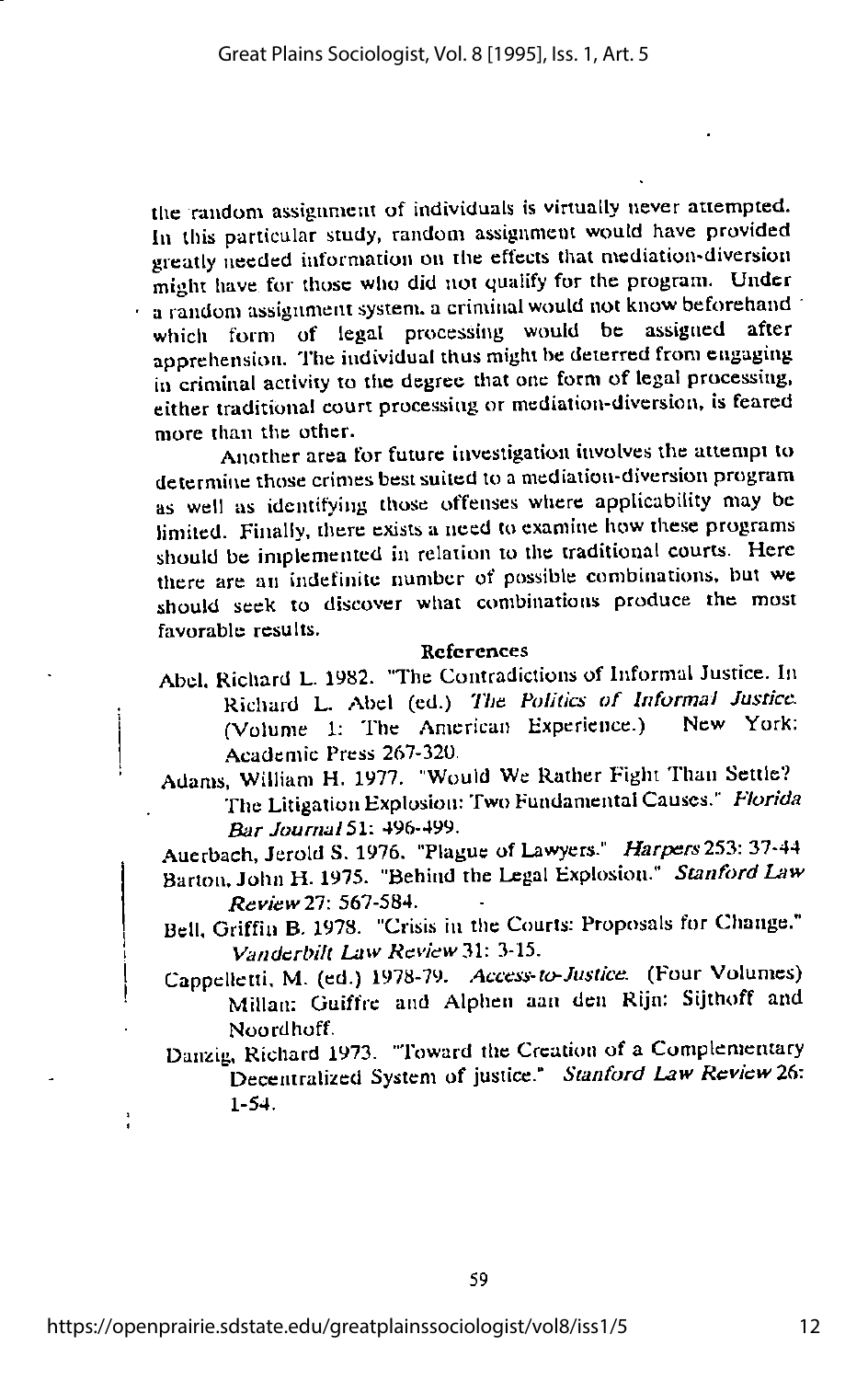Danzig. Richard and Michael J. Lowy 1975. "Everyday Disputes and Mediation in the United States: A Reply to Professor -Felstincr." Law and Society Review 9: 675-694.

- Doo. Leigh-Wei 1973. "Dispute Settlement in Chinese-American Communities." American Journal of Comparative Law 21: 627-663.
- Ehrlich. Thomas 1976. "Legal pollution." (Feb. 8) New York Times Magazine 17-21, 24.
- Fisher, Eric 1975. "Community Courts; An Alternative to Conventional Criminal Adjudication." American University Law Review2A: 1253-1291.
- Freeman, Richard C. 1977. "Crisis in the Federal Courts: ADistrict Judge's Analysis." Georgia State Bar Journal 13: 130-131.
- Gibbs. James L., Jr. 1963. "The Kpelle Moot: ATherapeutic Model for the Informal Settlement of Disputes." Africa (Journal of the International African Institute) 33: 1-11.
	- Gillespie, Robert W. 1976. "The Production of Court Services: An Analysis of Scale Effects and Other Factors." Journal of Legal Studies 5: 243-265.
	- Goldman. Jerry. Richard L. Hooper and Judy Mahaffcy. 1976. "Caseload Forecasting Models for Federal District Courts." Journal of Legal Studies 5: 201-242.
	- Hofrichter. Richard 1982a. "Justice Centers Raise Basic Questions." In Roman Tomasic and Malcolm M. Feeley (eds.) Neighborhood Justice: Assessment of an Emerging Idea New York: Longman 193-202. ^
	- 1982b. "Neighborhood Justice and the Social Control Problems of American Capitalism." In Richard L. Abel (ed.) The Politics of Informal Justice, (Volume 1: The American Experience.) New York: Academic Press 207-248.
	- Johnson. Earl. Jr.. Valerie Kantor aiid Elizabeth Schwartz, 1977. Outside the Courts: A Survey of Diversion Alternatives in Civil Cases Denver: National Center for State Courts
	- Kicnappic v. The Queen 1974. <sup>15</sup> C.C.C. (2d) 524 26 CR NS 1 (5:4) (S.C.C.).